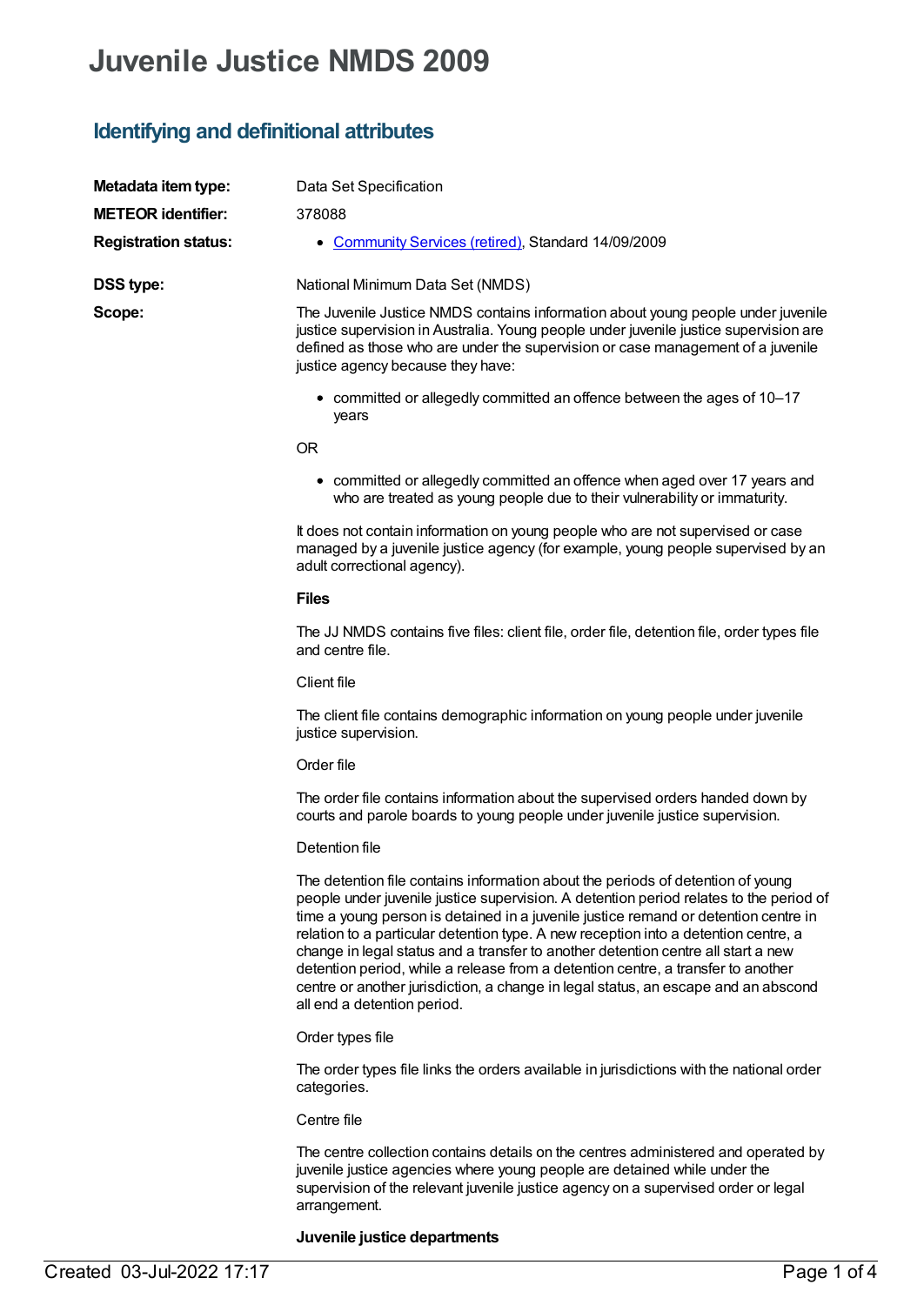The relevant juvenile justice departments whose clients are included in the JJ NMDS as at May 2009 are:

- Department of Juvenile Justice, New South Wales
- Department of Human Services, Victoria
- Department of Communities, Queensland
- Department of Corrective Services, Western Australia
- Department for Families and Communities, South Australia
- Department of Health and Human Services, Tasmania
- Department of Disability, Housing and Community Services, Australian Capital **Territory**
- Department of Justice, Northern Territory

In addition, other agencies have been included in the JJ NMDS where they supervise or case manage clients who are within the scope of the JJ NMDS, but are not administered by the above mentioned departments. These may include agencies such as police watch houses, for example.

#### **Collection and usage attributes**

| <b>Statistical unit:</b> | Juvenile Justice NMDS redevelopment                                                                                                                                                                                                                                                                                                                                                                                            |
|--------------------------|--------------------------------------------------------------------------------------------------------------------------------------------------------------------------------------------------------------------------------------------------------------------------------------------------------------------------------------------------------------------------------------------------------------------------------|
|                          | Previous versions of the JJ NMDS comprised a client file, an episode file and a<br>centre file. The episode file contained information on a young person's most<br>serious supervised order, that is, if a young person was being supervised in<br>relation to more than one order at any one time, only information on the most<br>serious order was collected.                                                               |
|                          | Following the review of the JJ NMDS by KPMG in 2008 and 2009, the JJ NMDS<br>was redeveloped and the episode file was replaced with an order file and a<br>detention file and an order type file was added to the NMDS. The client file and the<br>centre file were not altered. A number of data items were added to the JJ NMDS<br>and existing data item names were updated to match the data item names used in<br>METeOR. |
|                          | The five files of the JJ NMDS have been replicated in METeOR as DSS clusters,<br>and contain the Data Elements listed as follows:                                                                                                                                                                                                                                                                                              |
|                          | Juvenile Justice Client file cluster                                                                                                                                                                                                                                                                                                                                                                                           |
|                          | Person identifier                                                                                                                                                                                                                                                                                                                                                                                                              |
|                          | Letters of family name                                                                                                                                                                                                                                                                                                                                                                                                         |
|                          | Letters of given name                                                                                                                                                                                                                                                                                                                                                                                                          |
|                          | Date of birth                                                                                                                                                                                                                                                                                                                                                                                                                  |
|                          | Sex                                                                                                                                                                                                                                                                                                                                                                                                                            |
|                          | Indigenous status                                                                                                                                                                                                                                                                                                                                                                                                              |
|                          | First service contact date                                                                                                                                                                                                                                                                                                                                                                                                     |
|                          | Juvenile Justice Order file cluster                                                                                                                                                                                                                                                                                                                                                                                            |
|                          | Person identifier                                                                                                                                                                                                                                                                                                                                                                                                              |
|                          | Order identifier                                                                                                                                                                                                                                                                                                                                                                                                               |
|                          | Episode start date                                                                                                                                                                                                                                                                                                                                                                                                             |
|                          | Episode end date                                                                                                                                                                                                                                                                                                                                                                                                               |
|                          | Episode type (juvenile justice)                                                                                                                                                                                                                                                                                                                                                                                                |
|                          | Order cessation reason                                                                                                                                                                                                                                                                                                                                                                                                         |
|                          | Suburb/town/locality name (person)                                                                                                                                                                                                                                                                                                                                                                                             |
|                          | Postcode - Australian (person)                                                                                                                                                                                                                                                                                                                                                                                                 |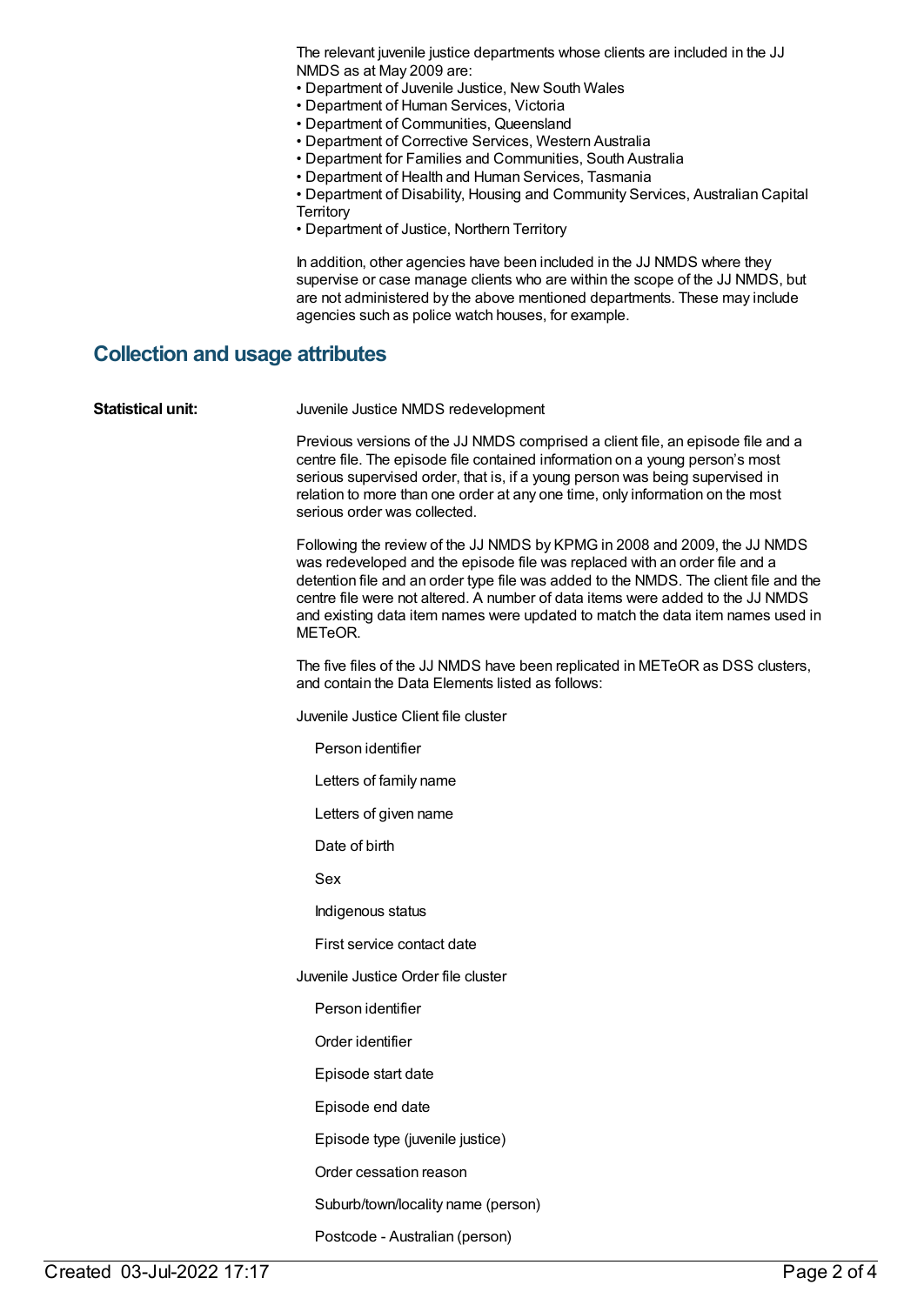|                            | Juvenile Justice Detention file cluster               |
|----------------------------|-------------------------------------------------------|
|                            | Person identifier                                     |
|                            | Episode start date                                    |
|                            | Episode end date                                      |
|                            | Detention type (juvenile justice)                     |
|                            | Detention end reason                                  |
|                            | Suburb/town/locality name (person)                    |
|                            | Postcode - Australian (person)                        |
|                            | Organisation name                                     |
|                            | Postcode - Australian (service provider organisation) |
|                            | Juvenile Justice Order types file cluster             |
|                            | Episode type, local                                   |
|                            | Episode type (juvenile justice)                       |
|                            | Reporting period                                      |
|                            | Juvenile Justice Centre file cluster                  |
|                            | Organisation name                                     |
|                            | Postcode - Australian (service provider organisation) |
|                            | Design capacity                                       |
|                            | Number of detainees                                   |
|                            | Custody escapes cluster                               |
|                            | Custody location                                      |
|                            | Number of escapes                                     |
|                            | Reporting period                                      |
| Implementation start date: | 01/07/2009                                            |
| <b>Comments:</b>           | Last reviewed September 2011.                         |

## **Source and reference attributes**

| <b>Submitting organisation:</b> | Juvenile Justice Data Sub-Committee                                                                 |  |
|---------------------------------|-----------------------------------------------------------------------------------------------------|--|
| Steward:                        | <b>Australian Youth Justice Administrators (AYJA)</b>                                               |  |
| Origin:                         | Juvenile Justice National Minimum Data Set Version 1.3 Data Dictionary. AIHW<br>Nov 2004.           |  |
| <b>Reference documents:</b>     | Juvenile Justice National Minimum Data Set. Data Collection Manual for 2005-<br>06. AIHW July 2006. |  |
|                                 | Juvenile Justice National Minimum Data Set Version 3 Data Dictionary. AIHW July<br>2006.            |  |
| Deletional ettrikutea           |                                                                                                     |  |

### **Relational attributes**

| Related metadata | Supersedes Juvenile Justice NMDS 2007                 |
|------------------|-------------------------------------------------------|
| references:      |                                                       |
|                  | • Community Services (retired), Superseded 19/05/2010 |